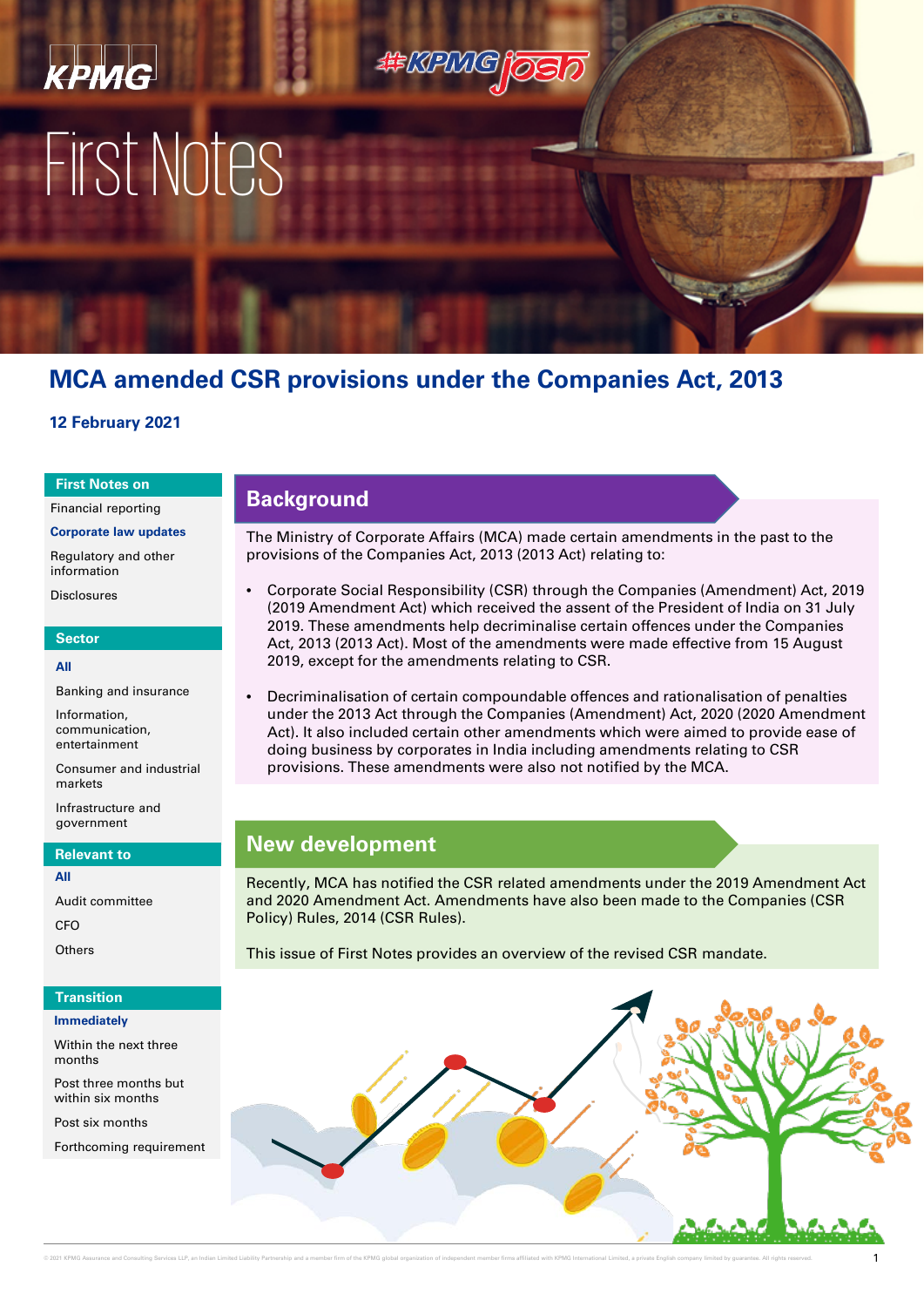## **Overview of the revised CSR norms**

• **Calculation of CSR spend (Section 135(5)):** Currently, Board of Directors (BoD) of every company that falls within the specified threshold<sup>1</sup> is required to ensure that in every Financial Year (FY), the company spends at least two per cent of the average net profits of the company made during the **three immediately preceding FYs**, as per its CSR policy.

#### *Amendment*

In case a company has not completed a period of three FYs since its incorporation, then the BoD would be required to ensure that the company spends at least two per cent of the average net profits of the company **during such immediately preceding FYs.**

*(Emphasis added to highlight the change)*

• **Spending for CSR mandatory (Section 135(5) and 135(6)):** Currently, if a company fails to spend the amount earmarked for CSR activities during a year, then the BoD is required to disclose the reasons for not spending the amount in the board's report.

#### *Amendment*

A company would be mandatorily required to utilise the unspent amount earmarked for CSR activities, failing which it would be transferred to a fund specified in Schedule VII of the 2013 Act as explained in the diagram below.



*(Source: KPMG in India's analysis, 2021 basis the provisions notified by MCA)*

– **Unspent amount of CSR on ongoing CSR projects:** In case the CSR amount remains unspent pursuant to any ongoing CSR project undertaken by a company as per its CSR policy, then the company should transfer such unspent amount to a special account within a period of 30 days from the end of the FY. The special account should be opened by the company in any scheduled bank for the specific FY and would be called the 'unspent CSR account'.

The company should spend the amount transferred to the unspent CSR account within a period of three FYs from the date of such transfer as per its obligation towards the CSR policy.

In case it fails to spend the amount within the specified period, it would be required to transfer the same to a fund specified in Schedule VII of the 2013 Act, within a period of 30 days from the date of completion of the third FY.

a. Net worth of INR500 crore or more

<sup>1</sup>A company which meets any of the given threshold in the immediately preceding FY is required to comply with the CSR norms:

b. Turnover of INR1,000 crore or more or

c. Net profit of INR5 crore or more.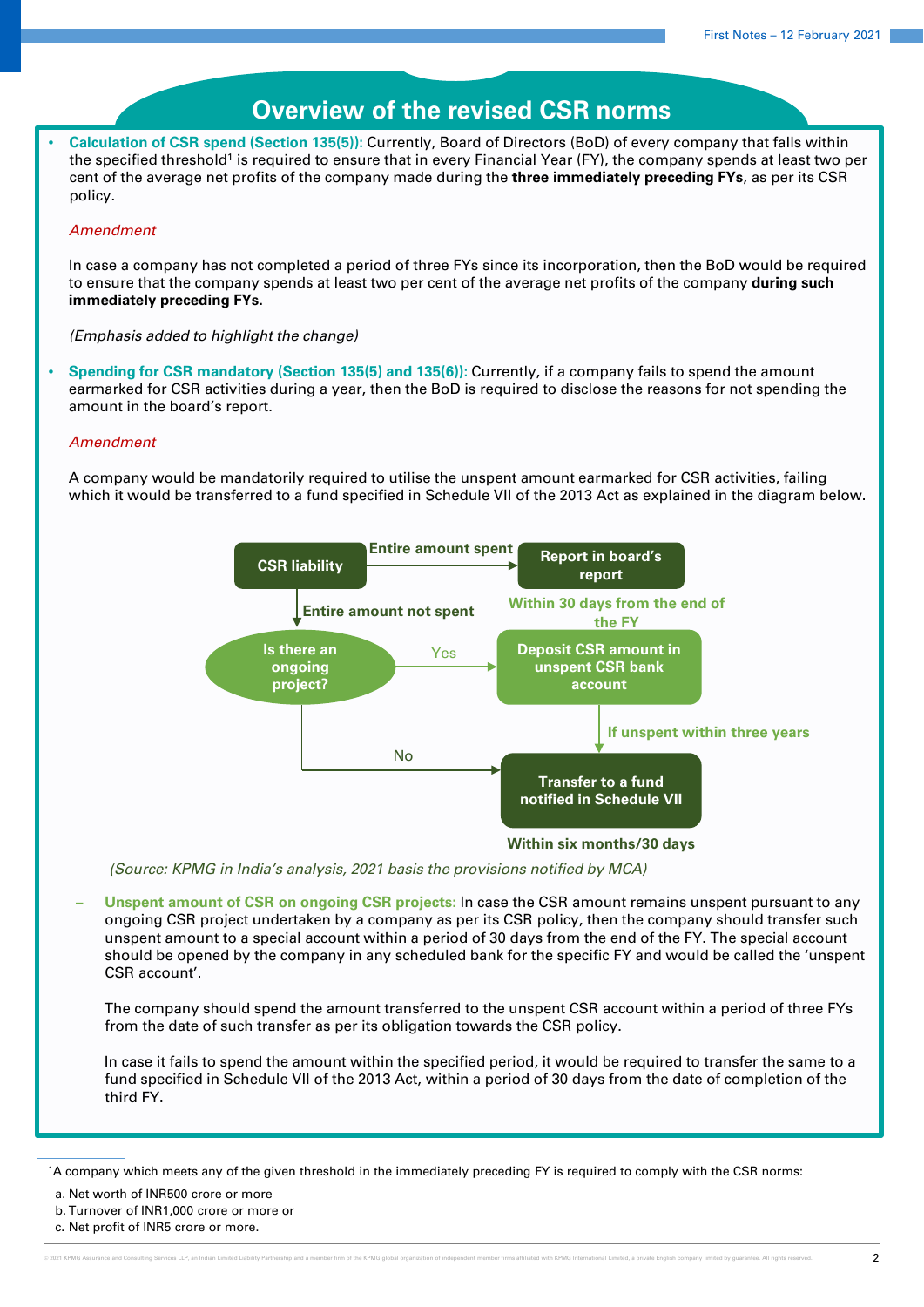– **Unspent CSR amount in cases other than ongoing projects:** When there is no ongoing project, the unspent amount should be transferred to a fund specified in Schedule VII of the 2013 Act within a period of six months from the expiry of the FY.

The MCA is yet to specify a fund in the Schedule VII to the 2013 Act where unspent CSR amount could be transferred. Hence, the CSR Rules clarify that until a fund is specified in Schedule VII of the 2013 Act, the unspent CSR amount, if any, should be transferred by the company to any fund included in Schedule VII of the 2013 Act<sup>2</sup>.

## **Our comments**

The change brought in by the amendments to spend the CSR amount will lead to a change in the accounting of CSR expenditure in the financial statements of the companies. Pursuant to the amendments made by the 2019 Amendment Act, the Institute of Chartered Accountants of India (ICAI) in its technical guide on 'Accounting for Expenditure on CSR Activities<sup>'3</sup> provided following clarifications with respect to accounting of unspent amount of CSR:

- **In case of ongoing projects:** A company would be required to recognise a provision for a liability to the extent to which the amount is to be transferred to the 'unspent CSR account within 30 days of the end of the FY'.
- **In cases other than ongoing projects:** A provision for liability representing the extent to which the amount is to be transferred to 'a fund specified in Schedule VII of the 2013 Act' would need to be recognised in the financial statements.

In both these cases i.e., ongoing and other than ongoing projects, if a company has already undertaken certain CSR activity for which a liability has been incurred by entering into a contractual obligation, a provision for liability for the amount representing the extent to which CSR activity was completed during the year needs to be recognised in the financial statements even though the payment for the same has not been made during the year.

The amount transferred to the separate bank account would be the full amount, however, provision would be created after deducting the provision created for the CSR activity completed, if applicable and as provided.

- **Revised definitions (Rule 2 of CSR Rules):** The amendments have revised definitions of certain terms relevant to the applicability of CSR provisions under the 2013 Act. Those, *inter alia*, include:
	- **CSR:** Currently, CSR has been defined<sup>4</sup> to mean and include:
		- a. Projects or programmes relating to activities, areas or subjects specified in Schedule VII of the 2013 Act or
		- b. Projects or programmes relating to activities undertaken by the BoD of a company in pursuance of recommendations of the CSR committee of the board as per declared CSR policy of the company subject to the condition that such policy will include activities, areas or subjects specified in Schedule VII of the 2013 Act.

## *Amendment*

As per the revised definition, CSR would mean the activities undertaken by a company in pursuance of its statutory obligation laid down in Section 135 of the 2013 Act but should not include the following:

- a. Activities undertaken in pursuance of normal course of business of the company.
- b. Any activity undertaken by the company outside India except for training of Indian sports personnel representing any state or union territory at national level or India at international level.
- c. Contribution of any amount directly or indirectly to any political party.

<sup>2</sup>Amendments made to the CSR Rules (Rule 10). 3Issued by ICAI in June 2020. 4Definition under the CSR Rules.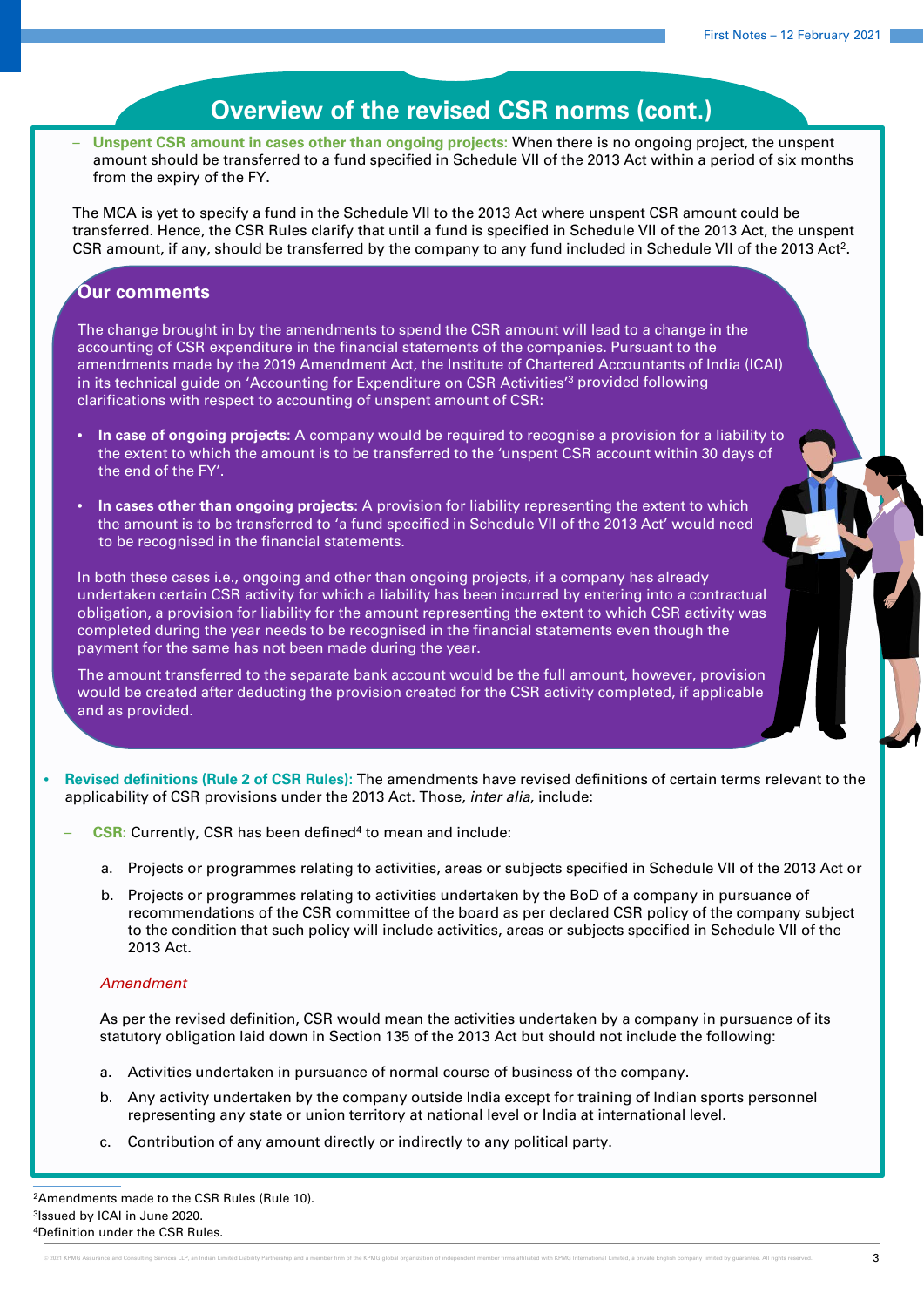- d. Activities benefitting employees of the company as defined in Section 2(k) of the Code on Wages, 2019.
- e. Activities supported by the companies on sponsorship basis for deriving marketing benefits for its products or services.
- f. Activities carried out for fulfilment of any other statutory obligations under any law in force in India.

The amendments clarify that companies engaged in research and development activity of new vaccine, drugs and medical devices in their normal course of business may undertake research and development activity of new vaccine, drugs and medical devices related to COVID-19 for FYs 2020-21, 2021-22, 2022-23. However, certain conditions have to be fulfilled:

- a. Such research and development activities should be carried out in collaboration with any of the institutes or organisations given under Schedule VII (point (ix)) to the 2013 Act
- b. Details of such activity should be disclosed separately in the annual report on CSR included in the board's report.

## **Our comments**

The amendments to the CSR Rules have also revised the definition of CSR. Key points to consider are:

- **Benefits to employees:** Activities benefitting employees of the company as defined under the Code on Wages, 2019 (code) would not be considered eligible CSR activities. Aligning the definition with that of the code could pose challenges for companies as the definition of employees under the code is comprehensive and also includes contractual employees. Therefore, companies would need to evaluate the definition of employees under the code for the purposes of the CSR activities. In the past, MCA through its circular dated 12 January 20165 had clarified that the CSR projects/programmes/activities that benefit only the 'employees of the company and *their families'* will not qualify as eligible CSR activities. However, as per the amended provisions, activities benefiting employees (with no reference to families) of a company will not be considered as eligible CSR activities. Therefore, companies should evaluate the implications of this change.
- **Activities on sponsorship basis:** Another significant item that has been excluded from the definition of CSR is activities supported by the companies on sponsorship basis for deriving marketing benefits for its products or services.

In the past, MCA in its  $FAQ<sup>5</sup>$  had clarified that one-off events such as marathons/awards/charitable contribution/advertisement/sponsorships of TV programmes, etc. would not qualify as eligible CSR activities. With the notified provisions, activities supported by the companies on sponsorship basis *for deriving marketing benefits for its products or services* would be considered ineligible CSR activities.

Companies, in general, display their logos/banners in the sponsorship events. Classification of activities on sponsorship basis which are not meant for deriving marketing benefits for a company's products or services would be challenging and involve significant amount of judgement. Therefore, companies should carefully evaluate the implication of this change.

‒ **CSR policy:** As per CSR Rules, CSR policy relates to the activities to be undertaken by the company in areas or subjects specified in Schedule VII to the 2013 Act and the expenditure thereon, excluding activities undertaken in pursuance of normal course of business of a company*.* 

## *Amendment*

As per the revised definition, CSR policy would mean a statement containing the approach and direction given by the BoD of a company, taking into account the recommendations of its CSR committee, and includes guiding

<sup>5</sup>MCA general circular no. 01/2016 dated 12 January 2016.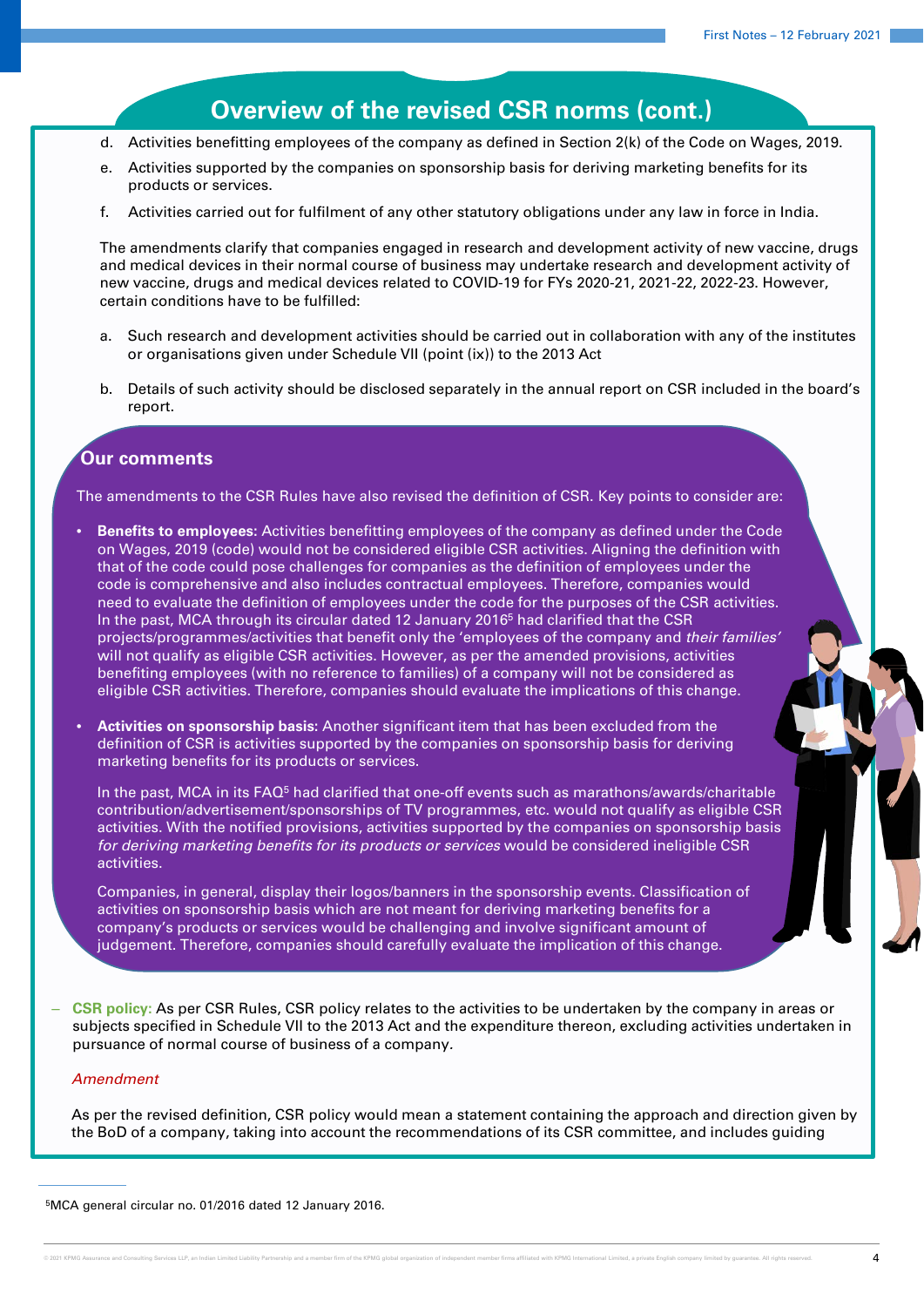principles for selection, implementation and monitoring of activities as well as formulation of the annual action plan.

## **Our comments**

The amendments to the CSR Rules have broadened the scope of reporting by companies by introducing a revised definition of 'CSR policy'. Instead of covering the CSR activities to be undertaken by a company and the expenditure thereon, a company will need to indicate the approach and direction given by its BoD. The BoD would also consider the recommendations of its CSR committee including guiding principles for selection, implementation and monitoring of activities as well as the annual action plan in its CSR policy.

Pursuant to the CSR policy, CSR committee is required to formulate and recommend to the BoD an annual action plan which should necessarily include the modalities of utilisation of CSR funds and implementation schedules for the projects or programmes, monitoring and reporting mechanism for the projects or programmes and details of need and impact assessment for the projects undertaken by the company.

On the basis of the recommendation of the CSR committee and reasonable justification to that effect, the BoD of a company can alter the action plan at any time during the FY. Basis the change of the plan, company would need to consider whether any update to the CSR policy is required.

- **New definitions (Rule 2 of CSR Rules):** The amendments have introduced following new definitions in the CSR Rules:
	- **Ongoing project:** In accordance with the notified amendments under the 2019 Amendment Act, a new definition has been included in the CSR Rules on 'ongoing project'. An ongoing project has been defined to mean a multiyear project undertaken by a company in fulfilment of its CSR obligation with timelines not exceeding three years (excluding the FY in which it was commenced). It should also include such project that was initially not approved as a multi-year project but whose duration has been extended beyond one year by the BoD based on reasonable justification.

## **Our comments**

The definition of ongoing projects is in line with the main provisions incorporated in the 2013 Act which allows companies to utilise the unspent CSR amount pursuant to ongoing projects within a period of three FYs from the date of transfer of the unspent amount to the unspent CSR account.

An ongoing project may also include a project not approved as a multi-year project initially but whose duration has been extended beyond one year by the BoD based on reasonable justification. This is expected to provide companies with some relief as now they could classify their projects which has been extended for more than a year as an ongoing project and accordingly, could utilise the unspent CSR amount in subsequent FYs.

- **Administrative overheads:** Administrative overheads have been defined to mean the expenses incurred by the company for 'general management and administration' of CSR functions in the company. It should not include the expenses directly incurred for the designing, implementation, monitoring and evaluation of a particular CSR project or programme.
- **CSR implementation (Rule 4 of CSR Rules):** Currently, a company can undertake CSR activities in the following ways:
	- a. CSR activities itself or
	- b. CSR activities through a third party being company/trust/society established under Section 8 of the 2013 Act/Non-Government Organisation (NGO).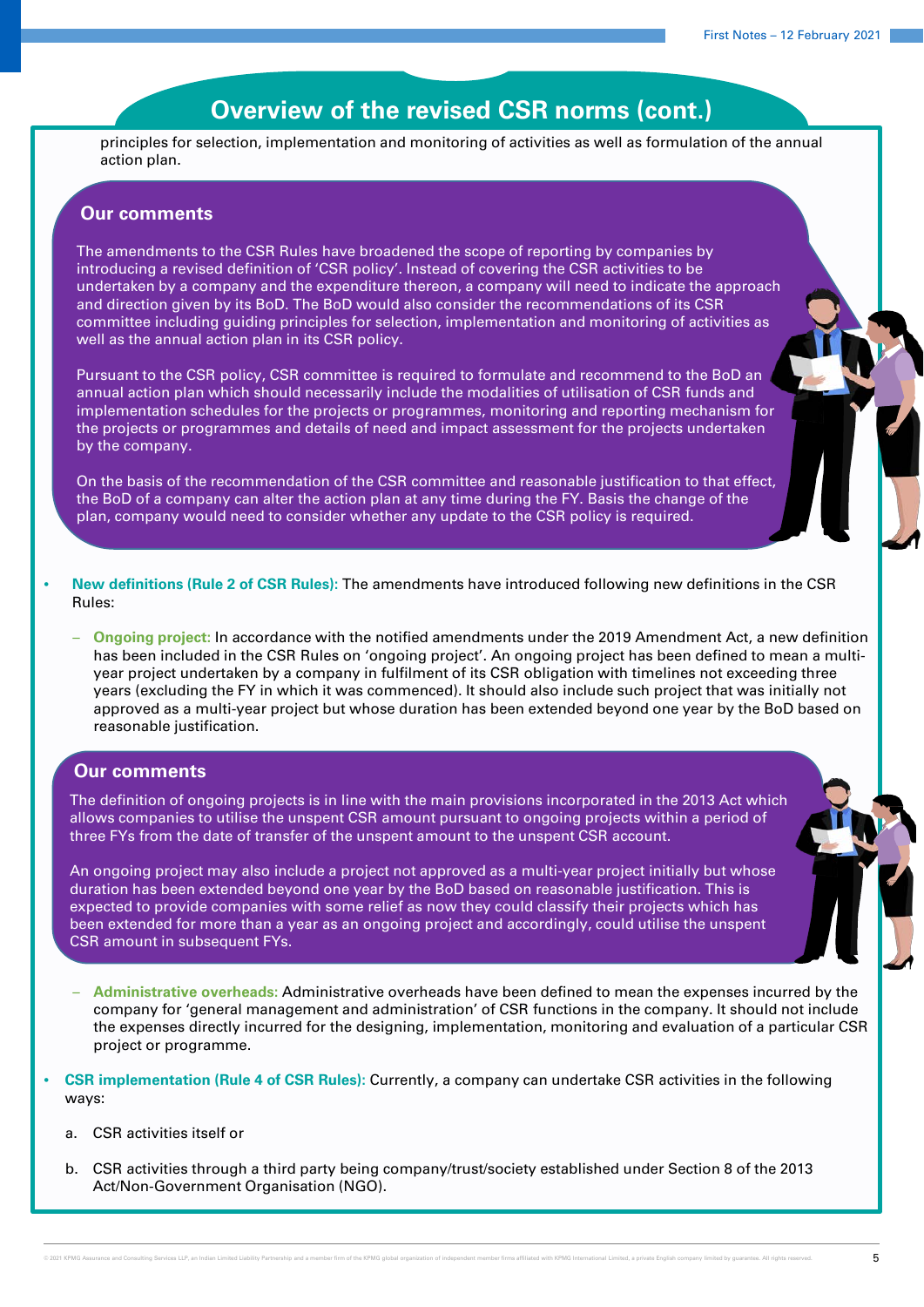A company may also collaborate with other companies for undertaking projects or programmes or CSR activities in such a manner that the CSR committees of respective companies are in a position to report separately on such projects or programmes in accordance with CSR Rules.

## *Amendment*

As per the amendments, CSR activities can be undertaken by the company itself or through:

- a. A company established under Section 8 of the 2013 Act, or **a registered public trust or a registered society, registered under Section 12A and 80 G of the Income Tax Act, 1961 (IT Act),** established by the company, either singly or along with any other company,
- b. A company established under Section 8 of the 2013 Act or a registered trust or a registered society, established by the Central Government (CG) or State Government
- c. Any entity established under an Act of Parliament or a State legislature or
- d. A company established under Section 8 of the 2013 Act**, or a registered public trust or a registered society, registered under Section 12A and 80G of the IT Act** with an established track record of at least three years in undertaking similar activities.

*(Emphasis added to highlight the changes)*

• **Mandatory registration (Rule 4 of CSR Rules):** As per the amendments, every entity (covered in point (a) to (d) above) that intends to undertake any CSR activity should register itself with the CG by filing the form CSR-1 electronically with the Registrar of Companies (ROC) with effect from 1 April 2021. The provisions would not apply to the CSR projects or programmes approved prior to 1 April 2021.

Form CSR-1 should be verified digitally by a Chartered Accountant (CA) in practice, Company Secretary (CS) in practice or a cost accountant in practice.

## **Our comments**

This will help create a database for organisations that can undertake CSR activities and will facilitate companies to identify such registered entities for their CSR purposes.



- **International organisation for monitoring CSR projects (Rule 4 of CSR Rules):** A company may engage international organisations<sup>6</sup> for designing, monitoring and evaluation of the CSR projects or programmes as per its CSR policy as well as for capacity building of their own personnel for CSR.
- **Certification by board on the amount spent (Rule 4 of CSR Rules):** The BoD of the company should satisfy itself that the funds so disbursed have been utilised for the purposes and in the manner as approved by it. It should be certified by the Chief Financial Officer (CFO) or the person responsible for financial management of the company.
- **Monitoring ongoing project (Rule 4 of CSR Rules):** The BoD of a company should monitor the implementation of the ongoing project with reference to the approved timelines and year-wise allocation and should be competent to make modifications, if any, for smooth implementation of the project within the overall permissible time period.
- **CSR committee (Rule 5 of CSR Rules):** Currently, every company required to make a CSR spend should constitute a CSR committee. **The CSR committee is required to institute a transparent monitoring mechanism for implementation of the CSR projects, programmes or activities undertaken by the company.**

#### *Amendment*

The amendments require a CSR committee to formulate and recommend an annual action plan in pursuance of its CSR policy to the BoD. The action plan should include the following:

a. The list of CSR projects or programmes that are approved to be undertaken in areas or subjects specified in Schedule VII to the 2013 Act

<sup>6</sup>International Organisation' means an organisation notified by the CG as an international organisation under Section 3 of the United Nations (Privileges and Immunities) Act, 1947 to which the provisions of the Schedule to the said Act apply.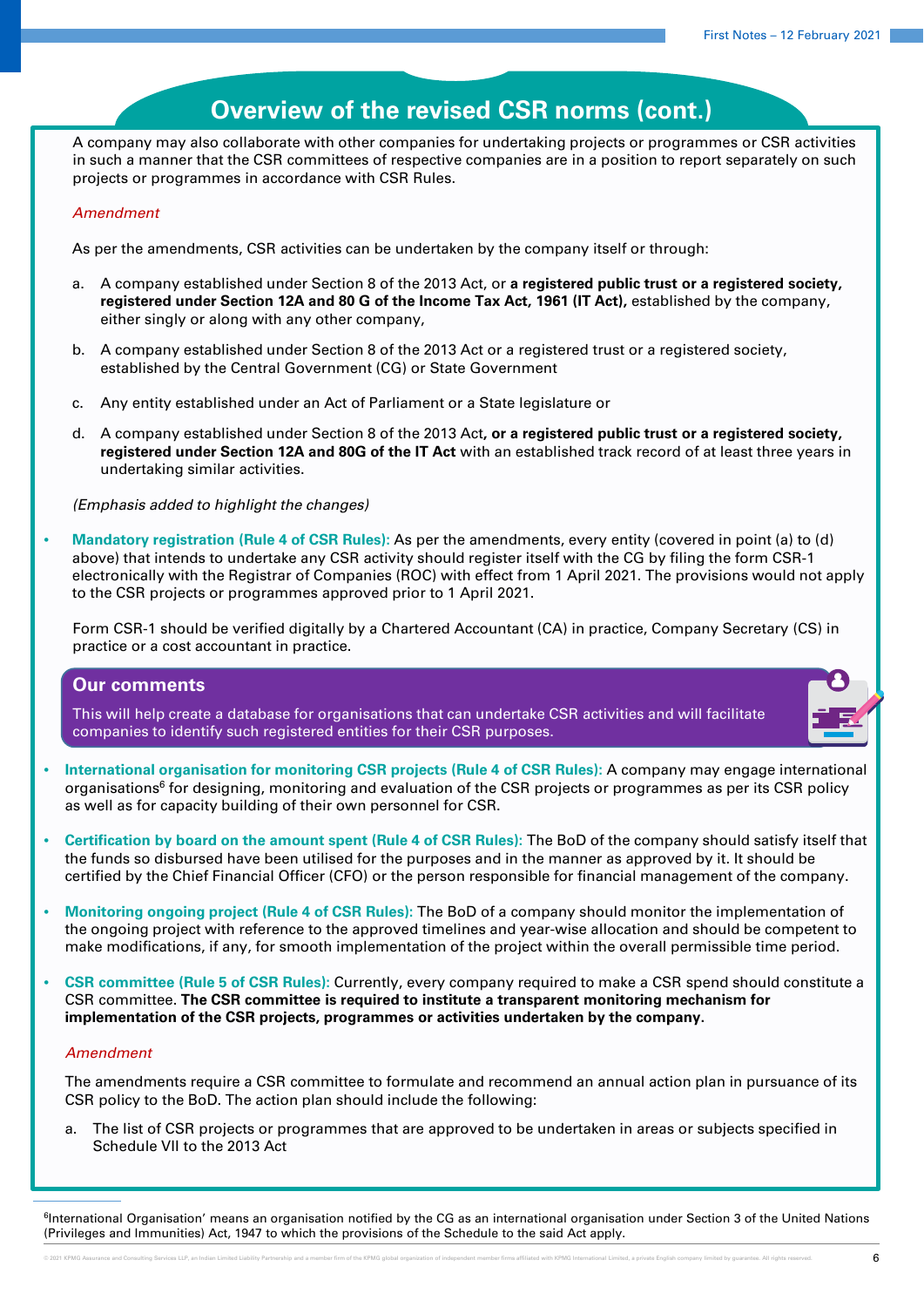- b. The manner of execution of such projects or programmers
- c. The modalities of utilisation of funds and implementation schedules for the projects or programme
- d. Monitoring and reporting mechanism for the projects or programmes and
- e. Details of need and impact assessment, if any, for the projects undertaken by the company.

The BoD may alter such plan at any time during the FY, as per the recommendation of its CSR committee, based on the reasonable justification to that effect.

*(Emphasis added to highlight the change)*

• **Exemption from formation of a CSR committee (Section 135(9)):** If the amount to be spent by a company on CSR is less than INR50 lakh then a CSR committee is not required to be formed. In this case, the BoD of such a company would discharge the functions of a CSR committee.

## **Our comments**

The high-level committee on CSR highlighted that a requirement of constituting a CSR committee for smaller companies with low prescribed CSR amount could lead to increased operational cost for such companies. Also, as per the committee, undue burden must not be cast upon companies such that compliances are made in breach rather than in adherence. However, the exemption adds another responsibility for the BoD of such companies as they would now be required to carry out the functions of the CSR committee. Companies impacted by this exemption should also deliberate on this aspect.

• **Manner of accounting of surplus arising from CSR activities (Rule 7 of CSR Rules)**: As per the current provisions, CSR expenditure should include all expenditure including contribution to corpus, or on projects or programmes relating to CSR activities approved by the BoD on the recommendation of its CSR committee. However, it does not include any expenditure on an item not in conformity or not in line with activities which fall within the areas or subjects, specified in Schedule VII of the 2013 Act.

#### *Amendment*

As per the modified provisions, any surplus arising out of the CSR activities should not form part of the business profit of a company and should either be ploughed back into the same project or should be transferred to the unspent CSR account and spent in pursuance of CSR policy and annual action plan of the company. It can also transfer the surplus amount to a fund specified in Schedule VII to the 2013 within a period of six months of the expiry of the FY.

## **Our comments**

In accordance with the technical guide issued by ICAI, the term 'surplus' ordinarily means excess of income over expenditure pertaining to an entity or an activity. Thus, in respect of a CSR project, programme, or activity, it needs to be determined whether any surplus is arising therefrom.

The *Framework for Preparation and Presentation of Financial Statements* issued by the ICAI, defines 'income' as an 'increase in economic benefits during the accounting period in the form of inflows or enhancements of assets or decreases of liabilities that result in increases in equity, other than those relating to contributions from equity participants'.

Since the surplus arising out of CSR activities does not arise from transactions with shareholders, accordingly, it meets the definition of 'income' for accounting purposes. Therefore, ICAI in the technical guide clarified that surplus arising out of CSR project, programme, or activities would be recognised in the statement of profit and loss. Also, since this surplus cannot form part of business profits of the company, the same should immediately be recognised as a liability for CSR expenditure in the balance sheet and recognised as a charge to the statement of profit and loss.

Also, in order to compute the limit of two per cent of the average net profits criteria as per Section 135 of the 2013 Act, such surplus would not be included in the computation.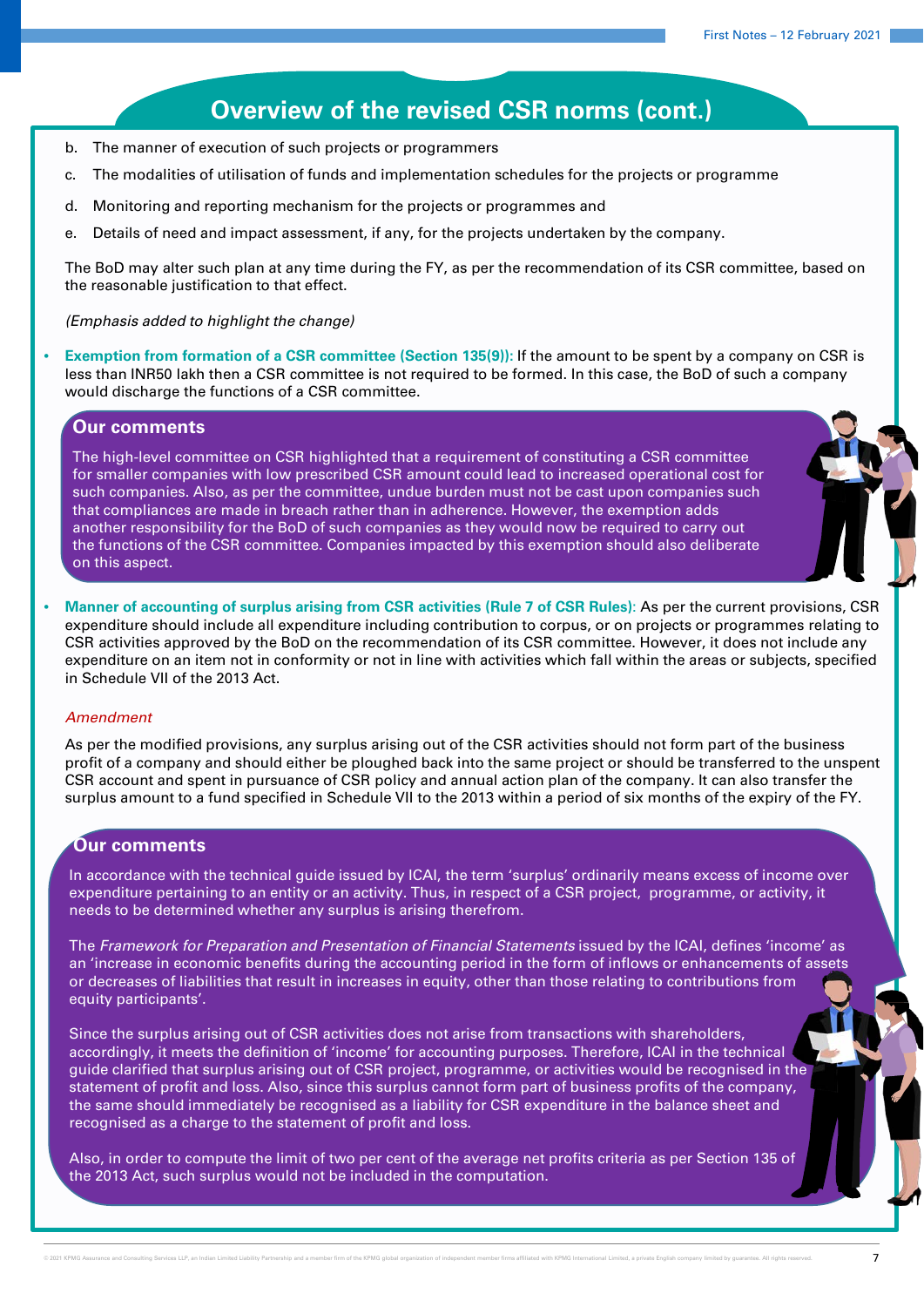However, certain CSR activities are conducted through a Section 8 company, which may be required to be consolidated while preparing consolidated financial statements. In this case, the parent entity preparing consolidated financial statements should evaluate the accounting and presentation of the surplus (if any) that is generated at the level of Section 8 company while undertaking CSR activities. MCA should consider providing clarity in this regard.

• **Set-off of excess CSR amount (Rule 7 of CSR Rules):** Currently, in case a company spends an amount in excess of the prescribed limit of two per cent on CSR activities in a given year, then it is not allowed to set-off such excess amount against the amounts to be spent on CSR activities in future period.

#### *Amendment*

The amendments permit a company which spends an amount in excess of the prescribed amount of two per cent on CSR activities, to set-off excess amount against the requirement to spend up to immediately succeeding three FYs subject to the fulfillment of following conditions:

- a. The excess amount available for set off should not include the surplus arising out of the CSR activities, if any and
- b. The BoD of the company should pass a resolution to that effect.

## **Our comments**

As set-off excess amount is allowed now, the companies would need to reconsider their current accounting being followed by them.

As per the guidance issued by ICAI, in case a company decides to adjust excess amount spent against future obligation, then an asset would have to be recognised to the extent of such excess amount spent. If a company decides not to carry forward excess spend in full or in part, then excess amount would be recognised as an expense.

- **Creation/acquisition of an asset (Rule 7 of CSR Rules):** As per the amendments, the CSR amount may be spent by a company for creation or acquisition of a capital asset, which should be held by:
	- a. A company established under Section 8 of the 2013 Act, or a registered public trust or registered society with charitable objects and CSR registration number
	- b. Beneficiaries of the said CSR project, in the form of self-help groups, collectives, entities or
	- c. A public authority<sup>7</sup>.

With respect to the capital asset created by a company prior to the commencement of the Companies (CSR Policy) Amendment Rules, 2021, the company should comply with the prescribed requirement within a period of 180 days from such commencement which may be extended by further period of up to 90 days with the approval of the BoD based on reasonable justification.

## **Our comments**

As part of CSR initiatives, companies spend money to create capital assets e.g., a school building. The amendments address the accounting treatment of the CSR amount spent by a company for creation or acquisition of a capital asset. They clarify that an asset should be held by either of the following:

- a. A company established under Section 8 of the 2013 Act, a registered public trust or registered society, with charitable objects and CSR registration number
- b. Beneficiaries of the said CSR project, in the form of self-help groups, collectives, entities or

7Public authority means 'public authority' as defined in Section 2(h) of the Right to Information Act, 2005.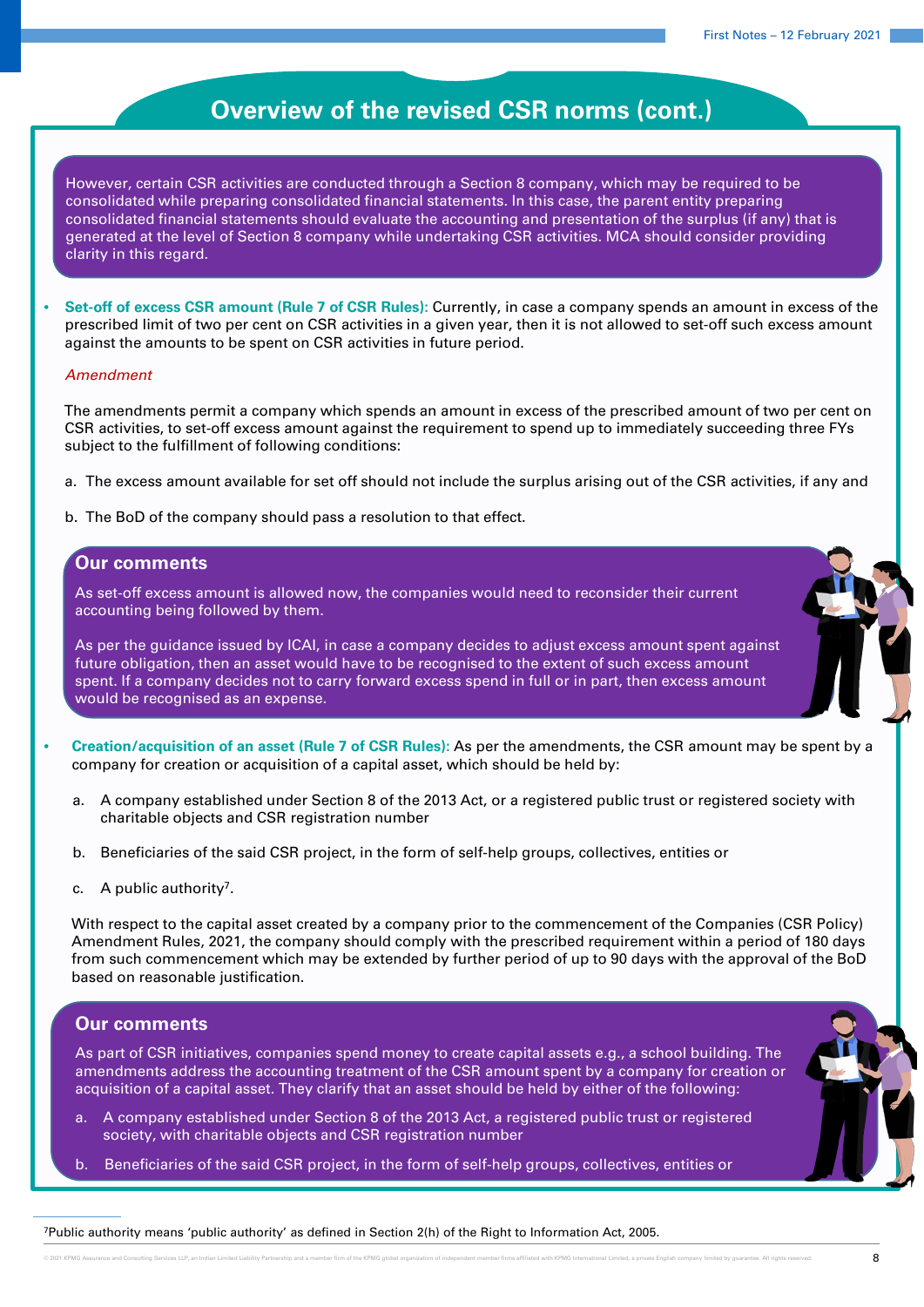## c. A public authority.

A company would not be eligible to record an asset created out of the CSR spend in its books of account. This is line with the recommendation of the high-level committee on CSR which believed that capital-intensive spending for creation of assets are desirable from the perspective of achieving Sustainable Development Goals (SDGs) and fulfilling social development requirements.

In case capital assets are currently being held by companies, then such companies would be required to comply with the requirement within a period of 180 days from the date of commencement of amendments to the CSR Rules i.e., up to 21 July 2021 which could be extended up to a further period of 90 days with the approval of the board of directors based on reasonable justification. Companies should start initiating process for implementing this requirement.

In certain cases, CSR activities could be conducted through a company under Section 8 of the 2013 Act. If such a Section 8 company needs to be consolidated in the consolidated financial statements of the parent company, then parent company should evaluate the accounting and presentation of such an asset. MCA should consider providing clarity in this regard.

- **Impact assessment (Rule 8 of CSR Rules):** The amendments require every company with an average CSR obligation of INR10 crore or more (in the three immediately preceding FYs) to undertake an impact assessment of their CSR projects which meets both the given conditions:
	- a. It has an outlay of INR1 crore or more and
	- b. It has been completed not less than one year before undertaking the impact study.

The assessment should be done through an independent agency. The impact assessment reports should be placed before the BoD and should be annexed to the annual report on CSR.

Further, a company undertaking impact assessment may book the expenditure towards CSR for that FY not exceeding five per cent of the total CSR expenditure for that FY or INR50 lakh, whichever is less.

## **Our comments**

Though the amendment is applicable to certain prescribed companies, other companies not falling in this threshold could perform the impact assessment as a best practice.

The report of the impact assessment would be placed before the BoD and would be attached with the annual report on CSR. The need for such an assessment would be disclosed in their CSR policies as well. The assessment by an independent agency is expected to provide reasonable credibility to the CSR projects undertaken by a company and would appropriately justify the CSR spend.

• **Display of CSR activities on website (Rule 9 of CSR Rules):** Currently, the BoD of the company is required to disclose the contents of CSR policy in its report which should also be displayed on the company's website, if any.

## *Amendment*

In addition to the CSR policy, the amendments to the CSR Rules requires BoD to mandatorily disclose the following on its website, if any for public access:

- a. Composition of the CSR committee and
- b. Projects approved by the BoD.
- **New format of annual report on CSR (Annexures to CSR Rules):** The amendments have introduced a new format for the annual report on CSR activities to be included in the board's report of a company for FY commencing on or after 1 April 2020. Some of the new disclosures to be made by companies in the annual report are as follows:
	- a. Details about the composition of CSR committee including name of director, designation/nature of directorship and number of CSR committee meetings held and attended during the year along with the web-link where the composition is disclosed on the company's website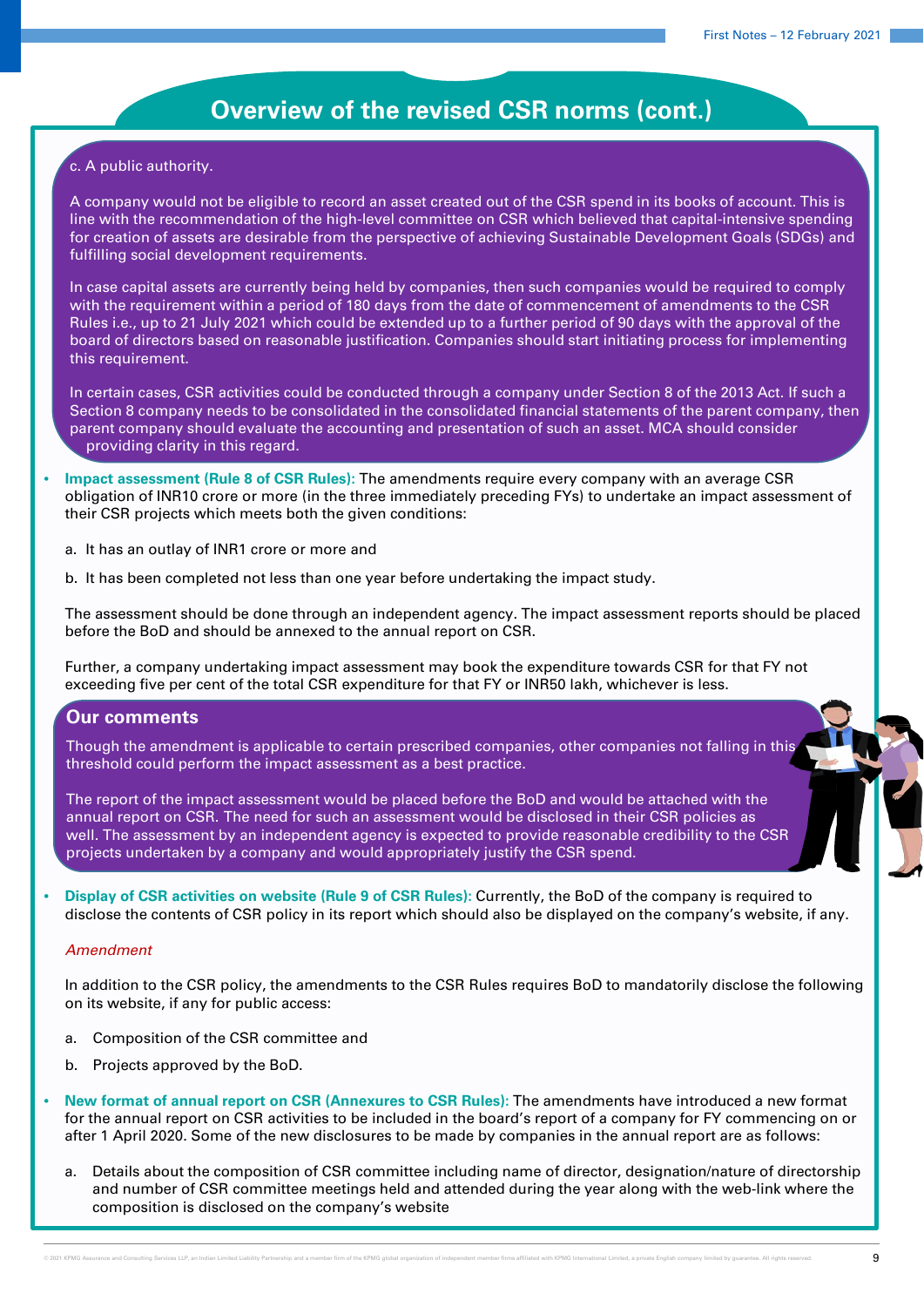## **Overview of the revised CSR norms (cont.)** b. Details of impact assessment of CSR projects, if applicable along with the report and amount spent on impact assessment c. Details of the amount available for set off and amount required to be set off for the FY, if any d. Details of CSR amount spent against ongoing projects and other than ongoing projects for the FY e. Computation of amount available for set off in succeeding FYs f. Details of unspent CSR amount for the preceding three FYs including amount transferred to unspent CSR account and fund specified in Schedule VII of the 2013 Act. g. In case of creation or acquisition of a capital asset, disclose following details relating to the asset so created or acquired through CSR spent in the FY (asset-wise): i. Date of creation or acquisition of the capital asset(s) ii. Amount of CSR spent for creation or acquisition of capital asset iii. Details of the entity, public authority or beneficiary under whose name such capital asset is registered, their address, etc. iv. Details of the capital asset(s) created or acquired (including complete address and location of the capital asset). It also provides the format of e-form CSR-1 for registration of entities undertaking CSR activities. • **Penal provision (Section 135(7)):** The amendments have prescribed penal provisions in case a company defaults in complying with the following requirements: a. Disclosure of unspent amount in an annual report on CSR b. In case of projects other than ongoing projects, transfer unspent CSR amount in a fund specified under Schedule VII of the 2013 Act within a period of six months of the expiry of the FY c. In case of ongoing projects: i. Transfer unspent CSR amount relating to into an unspent CSR bank account within a period of 30 days from the end of the FY

ii. Transfer balance amount of unspent CSR account after three years into a fund specified in Schedule VII within a period of 30 days from the date of completion of the third FY.

In case of the above-mentioned defaults:

- a. A *company* would be liable to a penalty of twice the amount required to be transferred by the company to the fund specified in Schedule VII of the 2013 Act or the unspent CSR account or INR1 crore, whichever is less.
- b. Every *officer* of the company who is in default would be liable to a penalty of one-tenth of the amount required to be transferred by the company to the fund specified in Schedule VII of the 2013 Act or the unspent CSR account or INR2 lakh, whichever is less.

## **Our comments**

If there is a non-compliance with the relevant provisions of the CSR under the 2020 Amendment Act, then MCA has removed imprisonment provisions for the officers in default.



**Effective date:** The amendments are effective from the date of their publication in the official gazette i.e., 22 January 2021 except those relating to filing of form CSR-1 which is effective from 1 April 2021.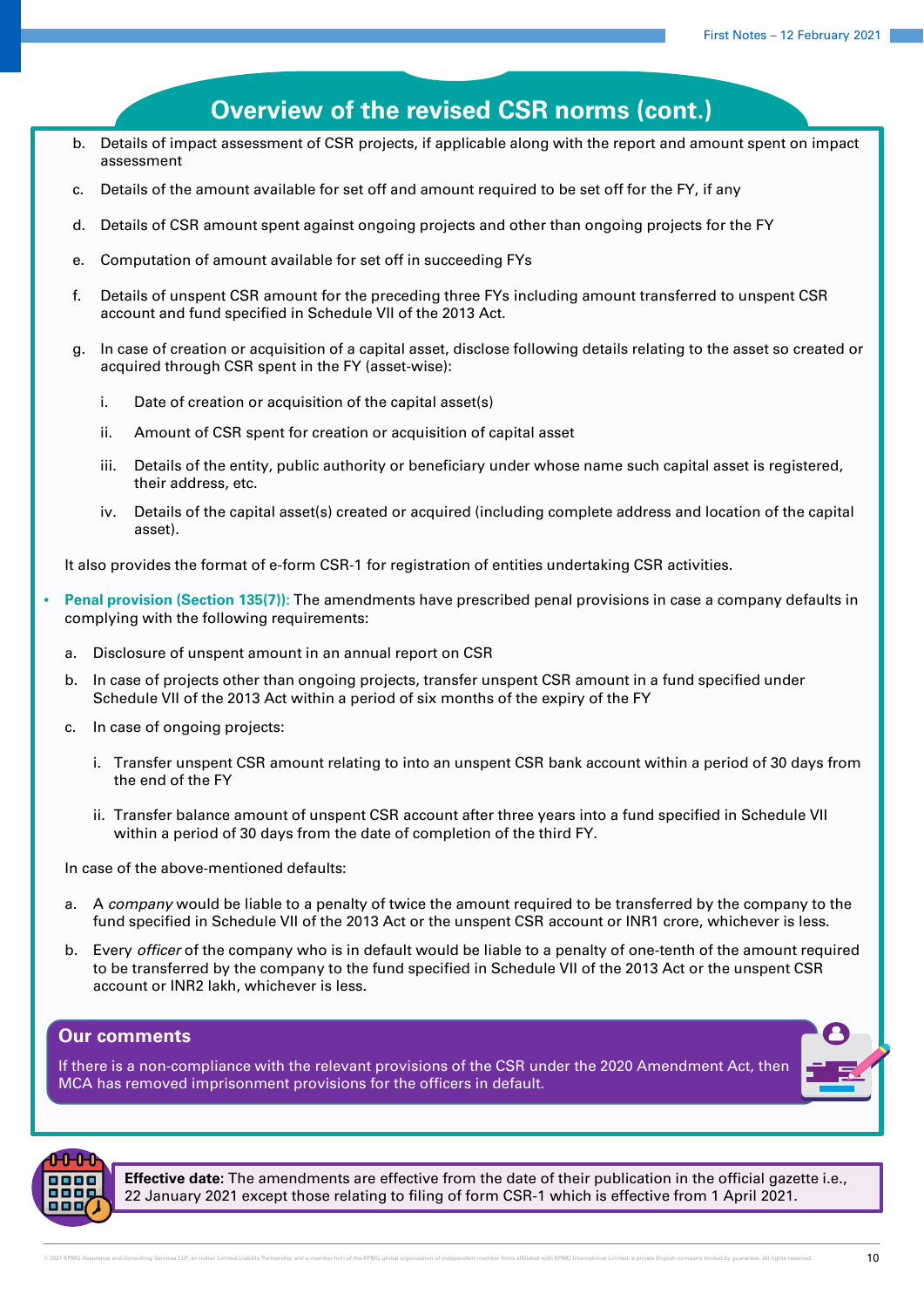## **Our comments**

The MCA has notified the much-awaited provisions relating to CSR along with prescribing certain very important requirements through amendments to the CSR Rules. The amendments are in line with the recommendations of the high-level committee of CSR<sup>8</sup> which were aimed towards developing a robust and coherent CSR regulatory and policy framework and underlying ecosystem.

The amendments demonstrate a clear move away from a 'comply or explain' approach in the original provisions of the 2013 Act to now making CSR as a legal obligation i.e., mandatory to spend two per cent CSR amount. This results in a liability recognition by companies as soon as the obligation arises.

Some of the key points to consider are as follows:

• **Reporting on CSR spend:** Currently, companies are required to disclose the amount of expenditure incurred on CSR activities by way of a note to the statement of profit and loss. The amendments require a certification by the CFO/person responsible for financial management of the company that funds so disbursed have been utilised for the purposes and in the manner as approved by the BoD. This is expected to provide greater credibility to the amount spend by the companies on CSR projects with increased monitoring of the progress of such projects.

In case a company undertakes CSR activity through a third party/NGO, ICAI has advised companies to obtain an Independent Practitioner's Report on Utilisation of CSR Funds from the auditor/CA in practice of the third party/NGO, to whom the funds are given by the company for implementing CSR activity. In such cases the auditor/CA in practice of the third party/NGO would submit the Independent Practitioner's Report on Utilisation of CSR Funds *after verifying that the third party has spent the funds on CSR activities* as per Section 135 read with Schedule VII to the 2013 Act and related regulations in accordance with the Guidance Note on Reports or Certificates for Special Purposes issued by the ICAI.

Additionally, it should be noted that the new auditor's report i.e., Companies (Auditor's Report) Order, 2020 (CARO 2020) also requires an auditor to report compliances by a company with respect to the following:

- *a. In case of an ongoing project:* The company has transferred the unspent CSR amount to a special account within a period of 30 days from the end of the FY in compliance with the provisions of Section 135(6) of the 2013 Act.
- *b. In other cases (other than ongoing projects):* The company has transferred unspent amount to a fund specified in Schedule VII to the 2013 Act within a period of six months of the expiry of the FY in compliance with the provisions of Section 135(5) of the 2013 Act.
- **Enhanced responsibility of the BoD:** With the amended CSR provisions, there would be a significant increase in the responsibilities of the BoD of a company. Some of the additional responsibilities are as follows:
	- o Certification by the company's CFO to the fact that the CSR funds so disbursed have been utilised for the purposes and in the manner as approved by the BoD.
	- o Monitoring implementation of the ongoing project with reference to the approved timelines and year-wise allocation.
	- o Review of the impact assessment reports of the CSR projects.
	- o Review of the annual action plan formulated by the CSR committee.
	- o Ensuring that the CSR policy, composition of the CSR committee and projects approved by it have been displayed on the company's website.
- **Applicability of the provisions:** The provisions of the 2019 and 2020 Amendment Act relating to CSR and the amendments to the CSR Rules are effective from the date of their publication in the official gazette i.e., 22 January 2021, except those relating to filing of Form CSR-1 which is effective from 1 April 2021. However, companies may need to undertake specific evaluation and might need legal advice while examining applicability date of these provisions on their CSR activities.

8The committee was formed by MCA on 28 September 2018. The committee issued its report on 7 August 2019.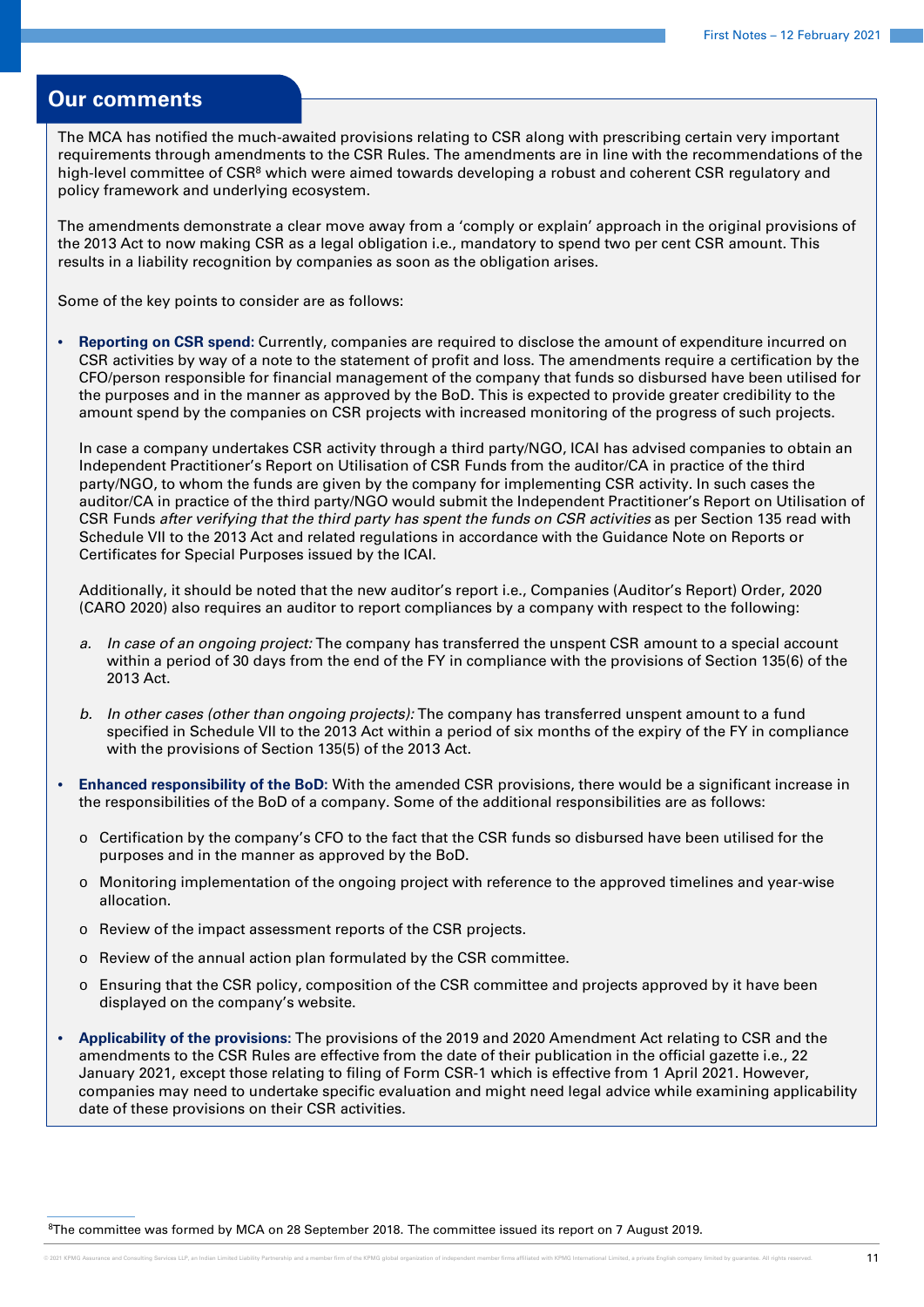## KPMG in India offices

## **Ahmedabad**

Commerce House V, 9th Floor, 902, Near Vodafone House, Corporate Road, Prahlad Nagar, Ahmedabad – 380 051 Tel: +91 79 4040 2200

## **Bengaluru**

Embassy Golf Links Business Park, Pebble Beach, 'B' Block, 1st & 2nd Floor, Off Intermediate Ring Road, Bengaluru – 560071 Tel: +91 80 6833 5000

## **Chandigarh**

SCO 22-23 (1st Floor) Sector 8C, Madhya Marg Chandigarh – 160 009 Tel: +91 172 664 4000

## **Chennai**

KRM Towers, Ground Floor, 1, 2 & 3 Floor, Harrington Road Chetpet, Chennai – 600 031 Tel: +91 44 3914 5000

## **Gurugram**

Building No.10, 8th Floor DLF Cyber City, Phase II Gurugram, Haryana – 122 002 Tel: +91 124 307 4000

## **Hyderabad**

Salarpuria Knowledge City, 6th Floor, Unit 3, Phase III, Sy No. 83/1, Plot No 2, Serilingampally Mandal, Ranga Reddy District, Hyderabad – 500 081 Tel: +91 40 6111 6000

## **Jaipur**

Regus Radiant Centre Pvt Ltd., Level 6, Jaipur Centre Mall, B2 Bypass Tonk Road Jaipur – 302 018. Tel: +91 141 - 7103224

## **Kochi**

Syama Business Centre 3rd Floor, NH By Pass Road, Vytilla, Kochi – 682 019 Tel: +91 484 302 5600

## **Kolkata**

Unit No. 604, 6th Floor, Tower – 1, Godrej Waterside, Sector – V, Salt Lake, Kolkata – 700 091 Tel: +91 33 4403 4000

## **Mumbai**

1st Floor, Lodha Excelus, Apollo Mills N. M. Joshi Marg, Mahalaxmi, Mumbai – 400 011 Tel: +91 22 3989 6000

## **Noida**

Unit No. 501, 5th Floor, Advant Navis Business Park Tower-A, Plot# 7, Sector 142, Expressway Noida, Gautam Budh Nagar, Noida – 201 305 Tel: +91 0120 386 8000

## **Pune**

9th floor, Business Plaza, Westin Hotel Campus, 36/3-B, Koregaon Park Annex, Mundhwa Road, Ghorpadi, Pune – 411 001 Tel: +91 20 6747 7000

## **Vadodara**

Ocean Building, 303, 3rd Floor, Beside Center Square Mall, Opp. Vadodara Central Mall, Dr. Vikram Sarabhai Marg, Vadodara – 390 023 Tel: +91 265 619 4200

## **Vijayawada**

Door No. 54-15-18E, Sai Odyssey, Gurunanak Nagar Road, NH 5, Opp. Executive Club, Vijayawada, Krishna District , Andhra Pradesh - 520008 Contact: 0866-6691000